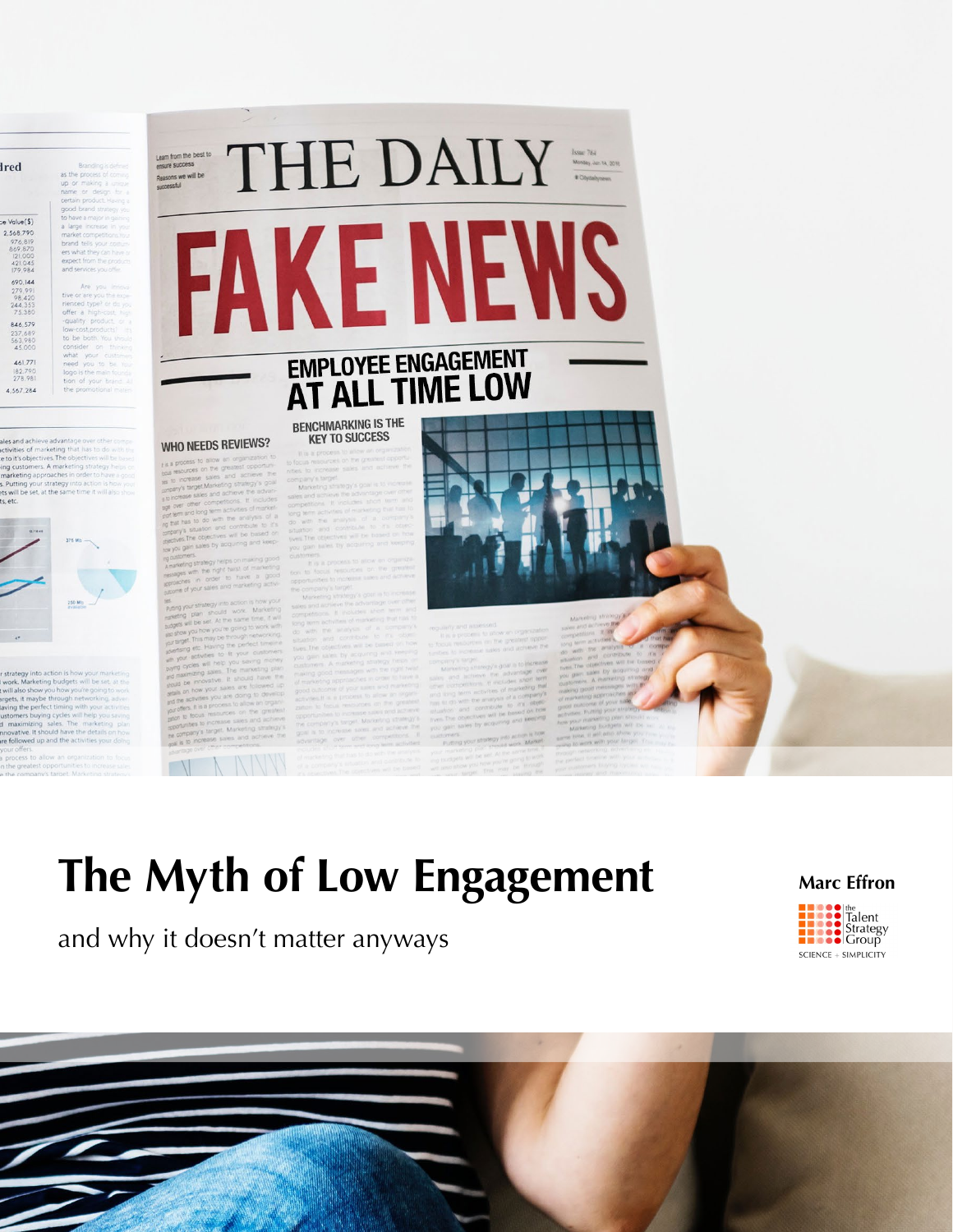# **The Myth of Low Engagement**

by Marc Effron, Talent Strategy Group

Rarely a week passes without a news story, article or consulting firm claiming that employee engagement is low (or even historically low) and lamenting the state of the modern workplace. The headline of a recent blog post by Gallup's Jim Harter screams, "Dismal Employee Engagement Is a Sign of Global Mismanagement." 1 An article in HR Technologist reports that employee engagement levels are at an all-time high but quickly pivots to, "However, with 73 percent of employees still not considered 'highly engaged', it seems that this relative high point means the average employee experience is probably *still filled with disappointment and frustration*." 2

What follows the lamentations in those and similar articles are recommendations about how to change work or regulations or companies to improve the terrible existence that most employees apparently suffer through each workday. It's all very entertaining except for one key fact: Employee engagement isn't low. It's



not even close to being low. In fact, multi-year research by Aon Hewitt shows that average engagement levels are at an all-time high.

Those claims of low global employee engagement also run counter to companies' record earnings growth over the past few years. If employee engagement is directly related to corporate performance, as many consulting firms claim, then there should be at least some correlation between companies' current record high earnings and employee engagement. It should be impossible for the misery-laden workplaces described in the posts above to produce anything other than dismal, tear-stained financial results. The most recent engagement statistics from a variety of survey firms show average employee engagement at moderate to moderately-high levels (Figure 1).

Gallup is the only firm that consistently cites much lower engagement figures than other survey firms. That anomaly is due to their unique approach of including

Figure 1 **Engagement Statistics by Survey Firms**

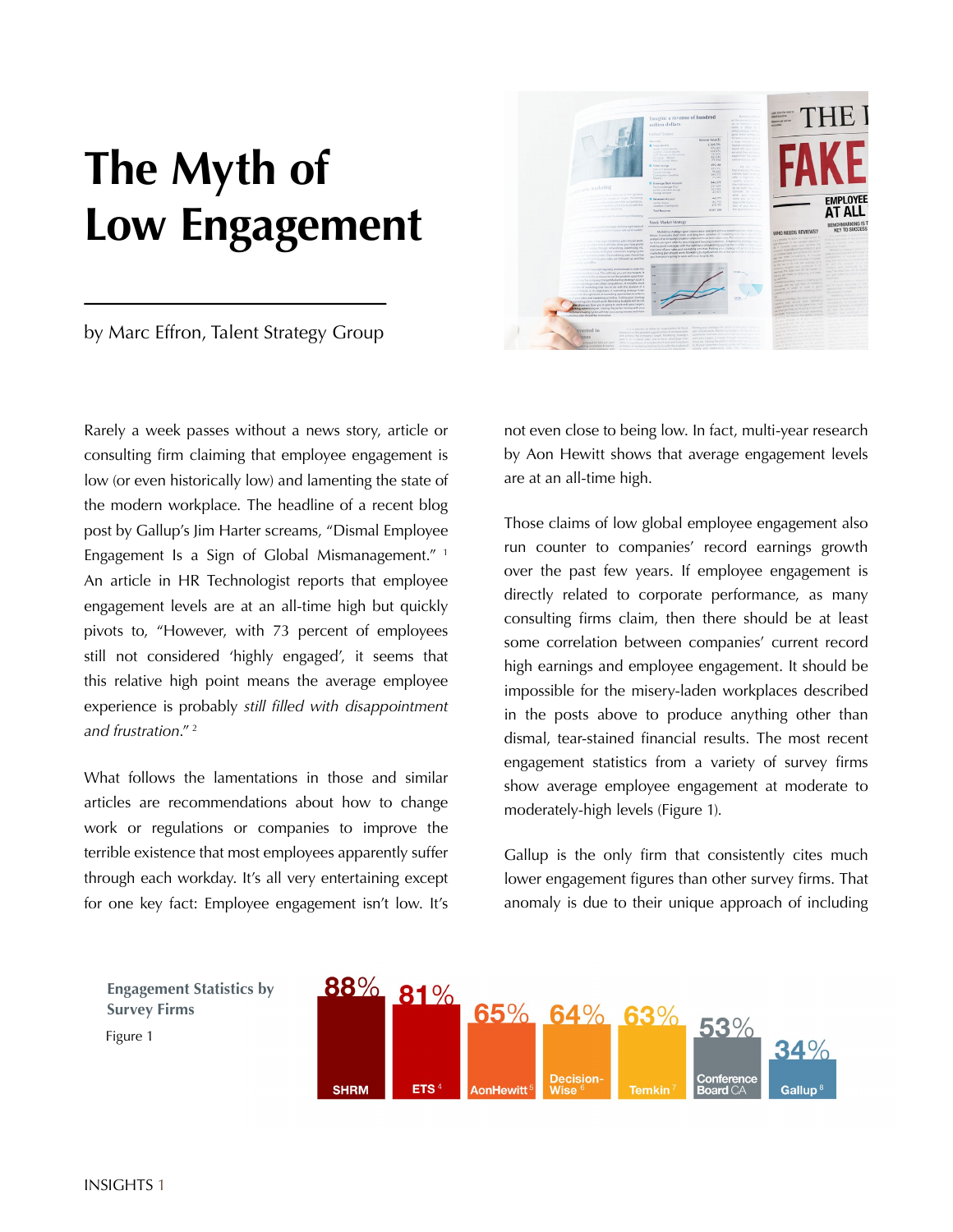only Strongly Agree ratings in their calculations. Their results also appear to be quite variable. Gallup's weekly average of employee engagement changed frequently, often within a short period of time. 9

There's nothing wrong with Gallup's approach but their consistently low numbers provide a juicy statistic with a strong brand name attached for those who want to falsely argue that the workplace is in distress.

An average of the studies above (excluding the outlier scores of SHRM & Gallup) would suggest a global engagement level of about 65%. That number isn't brilliant but it's far from terrible and suggests that many organizations score in the 70's and 80's.

Given that engagement isn't low, it means that anyone trying to sell you a product or service based on claims of low engagement is either misinformed or twisting facts for their commercial or editorial benefit. While I'd suggest *caveat emptor* on that, there's a more important point about those competing global engagement figures – they just don't matter.

## **Global engagement numbers tell us nothing of value**

There are no practical implications that we can draw from a global engagement number that's been averaged across organizations. Even if we could arrive at a "correct" number, which due to competing methodologies is impossible, it would provide no value because:

- **• You should only care about your company's engagement:** Your company's engagement is your only relevant concern and no benchmark – global, local, sectoral – matters. Your talent management strategy and tactics should be based 100% on your organization's strategy and how to flawlessly execute it. Benchmarks provide false security or false motivation and nothing else (see ["The Tyranny](https://www.talentstrategygroup.com/publications/the-tyranny-of-benchmarking?utm_source=white+paper&utm_medium=pdf+link&utm_campaign=myth+of+low+engagement) [of Benchmarking"\)](https://www.talentstrategygroup.com/publications/the-tyranny-of-benchmarking?utm_source=white+paper&utm_medium=pdf+link&utm_campaign=myth+of+low+engagement).
- **• Global engagement should change slowly:** It would be unusual for the global engagement average to meaningfully increase from year to year unless every company was improving their execution of typical engagement drivers. We would hope that, over time, every company gradually improves the ability of its managers to increase engagement. That would suggest a slow improvement (0.5% a year?), subject to the maximum practical engagement number described below.
- **• There's a maximum practical level of engagement:** Rather than state that an engagement number is

 $\mathbb{L}$ 

**Given that engagement isn't low, it means that anyone trying to sell you a product or service based on claims of low engagement is either misinformed or twisting facts for their commercial or editorial benefit.**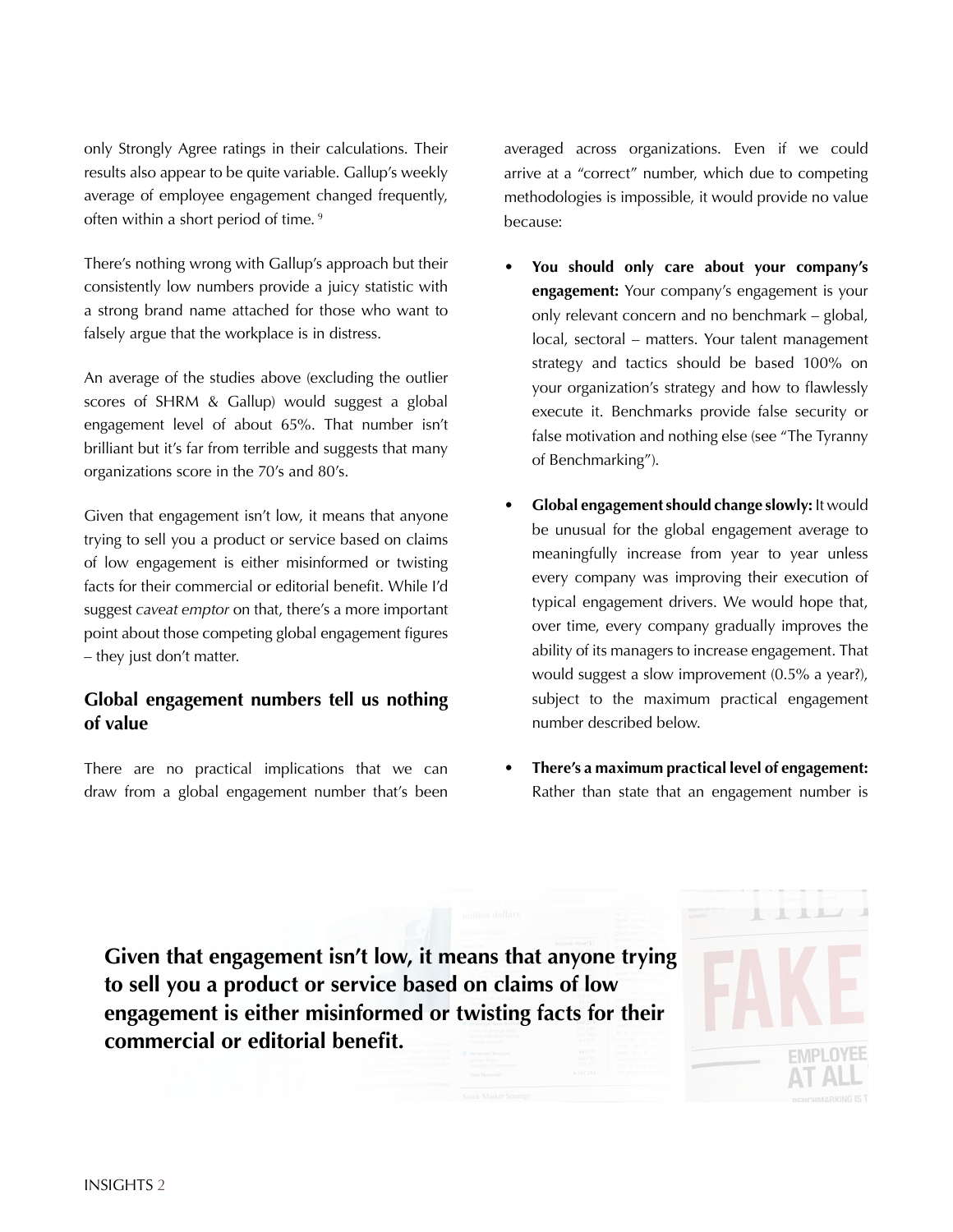# THE DAILY **EMPLOYEE ENGAGEMENT**

# AT ALL TIME LOW

### **BENCHMARKING IS THE KEY TO SUCCESS**

WS?

THE WORLDIS MESSED UP SOFTIMELY

too high or too low, perhaps we should define what is a reasonable goal for global employee engagement. If every organization around the globe was well managed and led, reasonably profitable and not in tumultuous change, how high could global engagement be? If we start at 100% engagement being the theoretical ideal, we can quickly lower the maximum practical score by considering key facts:

You're not always in the up-cycle: Companies move through a natural and predictable life-cycle. Some companies will be growing and successful and others failing or moving through recovery at any point in time. An unplanned CEO transition, public failure (product recall, consistent negative press), temporary sector-wide challenges and other unique factors may pull down the engagement numbers of any individual company.

This means that there will always be companies in the down-cycle which will pull down their company's engagement numbers and, consequently, global engagement numbers.

- Employees will use different ratings to express the same opinion. There is variance in how equally engaged employees answer identical questions. For example, if you and I both believe that our manager gives us enough feedback, I may rate her a 4 and you rate her a 5. Let's say that rater variance takes 5% off the maximum practical engagement level. We're now at 95% as the maximum practical score.
- Even optimal management doesn't engage everyone: Some employees won't be able to realize their career goals at their current company, even if they are high performers, and could be planning to leave. Other employees will be lower performers who are receiving fewer accolades and rewards than they think they deserve. These facts would reduce the "intent to stay" and "perceived manager quality" items that are staples of many engagement indexes. For that, let's take another 5% off the top. We're down to 90% as the maximum practical score.